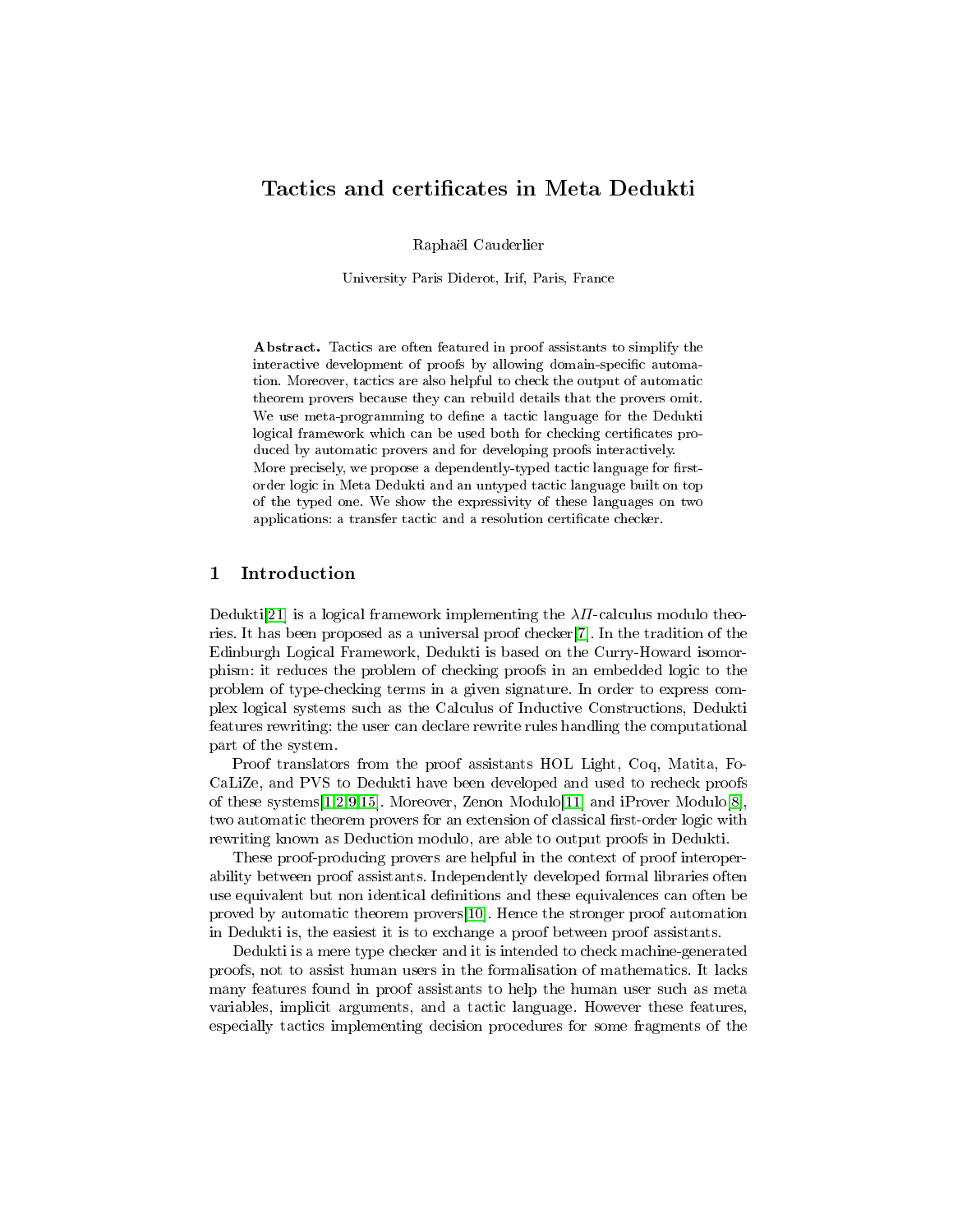considered logic, can be very helpful to check less detailed proof *certificates* produced by automatic theorem provers and SMT solvers.

Fortunately, Dedukti already has all the features required to turn it into a powerful meta-programming language in which tactics and certificates can be transformed into proof objects. In this article, we propose a dependently typed monadic tactic language similar to Mtac[\[23\]](#page-17-2). This tactic language can be used for interactive proof development and certificate checking but because of the lack of implicit arguments in Dedukti, it is still very verbose. For this reason, we also introduce an untyped tactic language on top of the typed one to ease the writing of tactics.

Since our goal is to check certificates from automatic theorem provers and to construct proof object out of them, we focus in this article on the Dedukti encoding of classical first-order logic. In section [2,](#page-1-0) we present Dedukti and the encoding of classical first-order logic. The typed and untyped tactic languages are respectively presented in section [3](#page-3-0) and section [4.](#page-5-0) Their applications to interactive proof development, theorem transfer, and certificate checking are shown in section [5,](#page-6-0) section [6,](#page-9-0) and section [7.](#page-10-0)

#### <span id="page-1-0"></span>2 First-Order Logic in Dedukti

In this section, we present Dedukti by taking as example the encoding of firstorder logic. We consider a multisorted first-order logic similar to the logics of the TPTP-TFF1[\[5\]](#page-16-7) and SMTLIB[\[3\]](#page-16-8) problem formats; its syntax of terms, and formulae is given in fig. [1.](#page-1-1) The logic is parameterized by a possibly infinite set of sorts S. Each function symbol f has to be declared with a domain  $-$  a list of sorts  $[A_1, \ldots, A_n]$  – and with a codomain  $A \in \mathcal{S}$ . A term of sort A is either a variable of sort A or a function symbol f of domain  $[A_1, \ldots, A_n]$  and codomain A applied to  $\text{terms }t_1,\ldots,t_n$  such that each  $t_i$  has sort  $A_i.$  Similarly, each predicate symbol  $P$ has to be declared with a domain  $[A_1, \ldots, A_n]$ . A formula is either an atom, that is a predicate symbol P of domain  $[A_1, \ldots, A_n]$  applied to terms  $t_1, \ldots, t_n$  such that each  $t_i$  has sort  $A_i$  or is obtained from the first-order logical connectives  $\perp$ (falsehood),  $\wedge$  (conjunction),  $\vee$  (disjunction),  $\Rightarrow$  (implication) and the quantifiers  $\forall$  (universal) and  $\exists$  (existential). As usual, we define negation by  $\neg \varphi := \varphi \Rightarrow \bot$ , truth by  $\top := \neg \bot$ , and equivalence by  $\varphi_1 \Leftrightarrow \varphi_2 := (\varphi_1 \Rightarrow \varphi_2) \wedge (\varphi_2 \Rightarrow \varphi_1)$ .

**Terms** 
$$
t := x | f(t_1,...,t_n)
$$
  
\n**Formulae**  $\varphi := P(t_1,...,t_n)$   
\n $\left| \begin{array}{c} \perp \\ \perp \end{array} \right. \varphi_1 \wedge \varphi_2 | \varphi_1 \vee \varphi_2 | \varphi_1 \Rightarrow \varphi_2 | \forall x : A. \varphi | \exists x : A. \varphi$ 

#### <span id="page-1-1"></span>Fig. 1. Syntax of multisorted first-order logic

In Dedukti, we declare symbols for each syntactic class to represent: sorts, lists of sorts, terms, lists of terms, function symbols, predicate symbols, and formulae.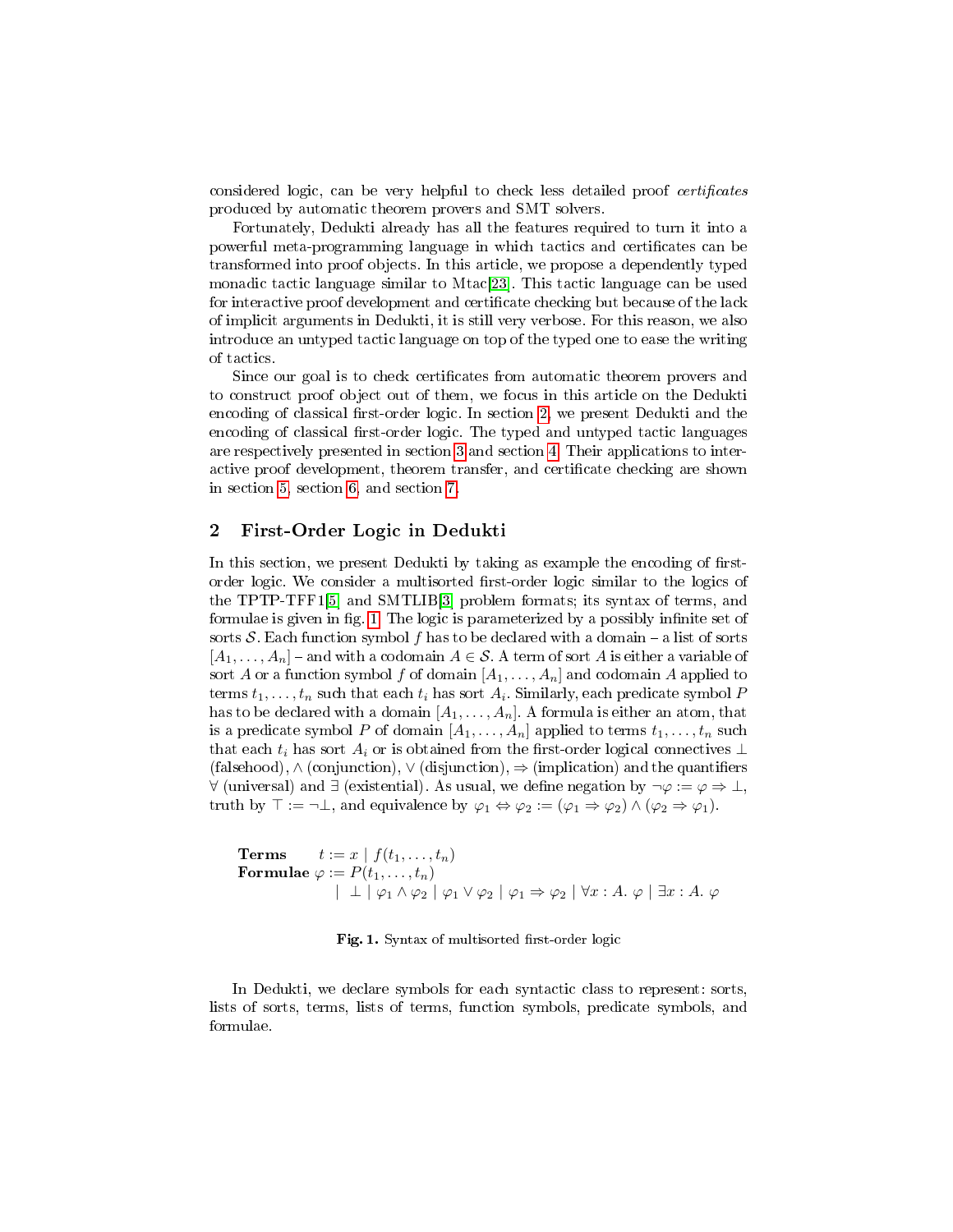```
sort : Type.
sorts : Type.
term : sort -> Type.
terms : sorts -> Type.
function : Type.
predicate : Type.
prop : Type.
```
Type is Dedukti's builtin kind of types so the declaration sort : Type. means that sort is a Dedukti type and the declaration term : sort -> Type. means that term is a type family indexed by a sort.

Then we require domain and codomains for the symbols.

```
def fun_domain : function -> sorts.
def fun_codomain : function -> sort.
def pred_domain : predicate -> sorts.
```
The def keyword is used in Dedukti to indicate that the declared symbol is *definable*: this means that it is allowed to appear as head symbol in rewrite rules. In the case of the fun\_domain, fun\_codomain, and pred\_domain functions, we do not give any rewrite rule now but each theory declaring new symbols is in charge of extending the definitions of these functions for the new symbols by adding the appropriate rewrite rules.

We then provide all the syntactic constructs, binding is represented using higher-order abstract syntax:

```
nil_sort : sorts.
cons_sort : sort -> sorts -> sorts.
nil_term : terms nil_sort.
cons_term : A : sort -> term A -> As : sorts -> terms As ->
 terms (cons_sort A As).
fun_apply : f : function -> terms (fun_domain f) -> term (fun_codomain f).
pred_apply : p : predicate -> terms (pred_domain p) -> prop.
false : prop.
and : prop -> prop -> prop.
or : prop -> prop -> prop.
imp : prop -> prop -> prop.
all : A : sort \rightarrow (term A \rightarrow prop) \rightarrow prop.
ex : A : sort \rightarrow (term A \rightarrow prop) \rightarrow prop.def not (a : prop) := imp a false.
def eqv (a : prop) (b : prop) := and (imp a b) (imp b a).
```
The types of cons\_term, fun\_apply, pred\_apply, all, and ex use the dependent product  $\Pi x : A$ . B where x might occur in B; it is written  $x : A \rightarrow B$  in Dedukti.

Finally, we define what it means to be a proof of some proposition. For this we could declare symbols corresponding to the derivation rules of some proof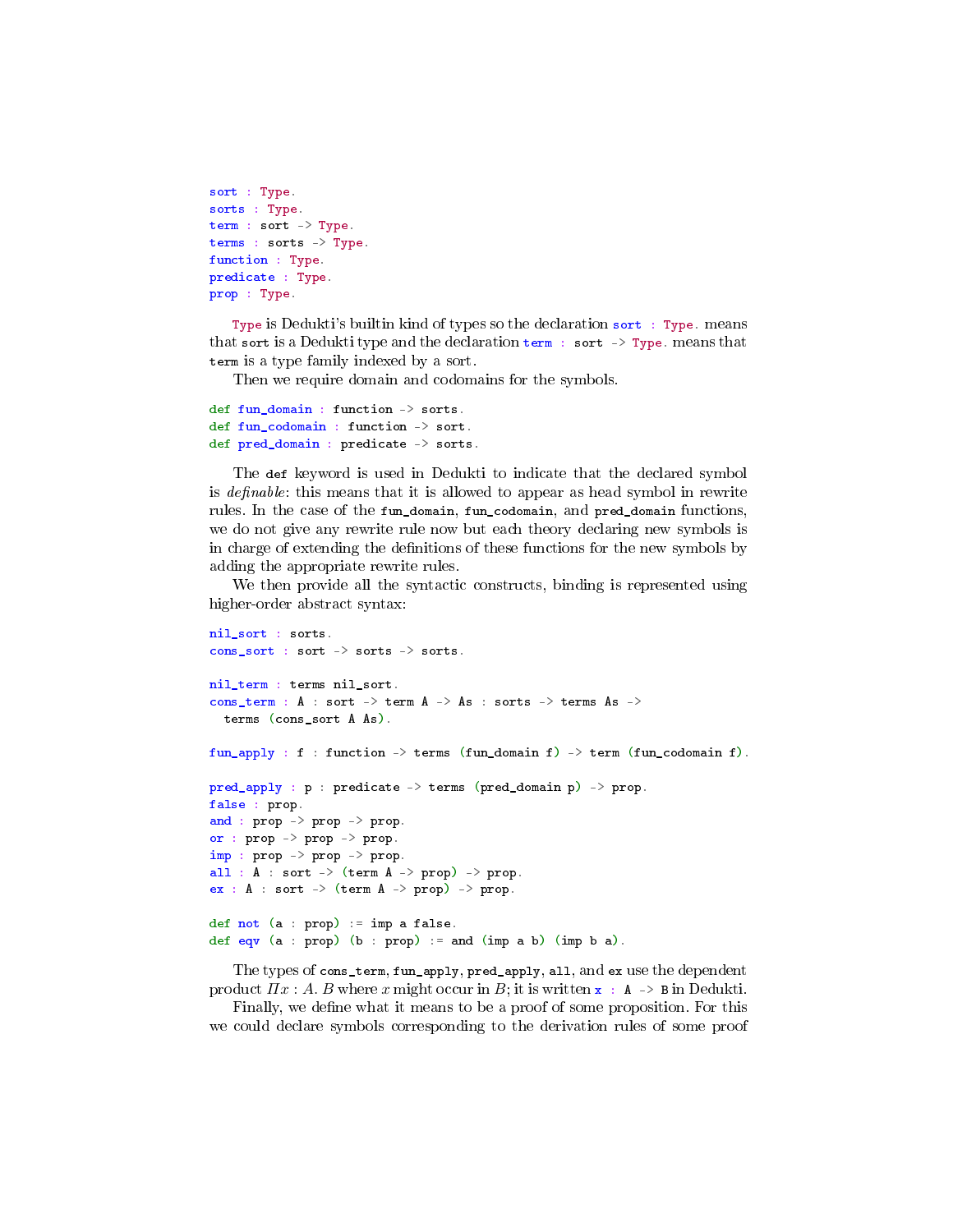system such as natural deduction or sequent calculus. However, the standard way to do this for first-order logic in Dedukti is to use the second-order definition of connectives and then derive the rules of natural deduction.

```
def proof : prop -> Type.
[] proof false --> a : prop -> proof a
[a,b] proof (and a b) \rightarrowc : prop \rightarrow (proof a \rightarrow proof b \rightarrow proof c) \rightarrow proof c
[a,b] proof (or a b) \rightarrowc : prop \rightarrow (proof a \rightarrow proof c) \rightarrow (proof b \rightarrow proof c) \rightarrow proof c
[a, b] proof (imp a b) --> proof a -> proof b
[A, p] proof (all A p) --> x : term A -> proof (p x)
[A,p] proof (ex A p) \rightarrowc: prop \rightarrow (x : term A \rightarrow proof (p x) \rightarrow proof c) \rightarrow proof c.
```
Each rewrite rule in this definition of proof has the form  $[constant]$  lhs --> rhs. The context lists the free variables appearing in the left-hand side, the left-hand side is a pattern (a first-order pattern in this case but higher-order patterns in the sense of Miller[\[19\]](#page-17-3) are also supported by Dedukti) and the right-hand side is a term whose free variables are contained in the context.

All the rules of natural deduction can now be proved, here is for example, the introduction rule for conjunction:

```
def and_intro (a : prop) (b : prop) (Ha : proof a) (Hb : proof b)
  : proof (and a b) :=
 c : prop => f : (proof a -> proof b -> proof c) => f Ha Hb.
```
The syntax  $x : A \Rightarrow b$  is used in Dedukti for the  $\lambda$ -abstraction  $\lambda x : A, b$ .

To check the certificates found by automatic theorem provers for classical logic, we need two axiom schemes: the law of excluded middle and the assumption that all sorts are inhabited.

```
excluded_middle : a : prop -> proof (or a (not a)).
default_value : A : sort -> term A.
```
The Dedukti signature that we have described in this section is a faithful encoding of classical first-order logic[\[13\]](#page-17-4): a first-order formula  $\varphi$  is provable in classical natural deduction if and only if the Dedukti type proof  $\varphi$  is inhabited.

# <span id="page-3-0"></span>3 A Typed Tactic Language for Meta Dedukti

Unfortunately, writing Dedukti terms in the signature of the previous section is tedious not only for human users but also for automated tools which typically reason at a higher level than natural deduction proofs. In this section, we propose a first tactic language to ease the creation of terms in this signature.

Since Dedukti does not check for termination, it is very easy to encode a Turing-complete language in Dedukti. For example, the untyped  $\lambda$ -calculus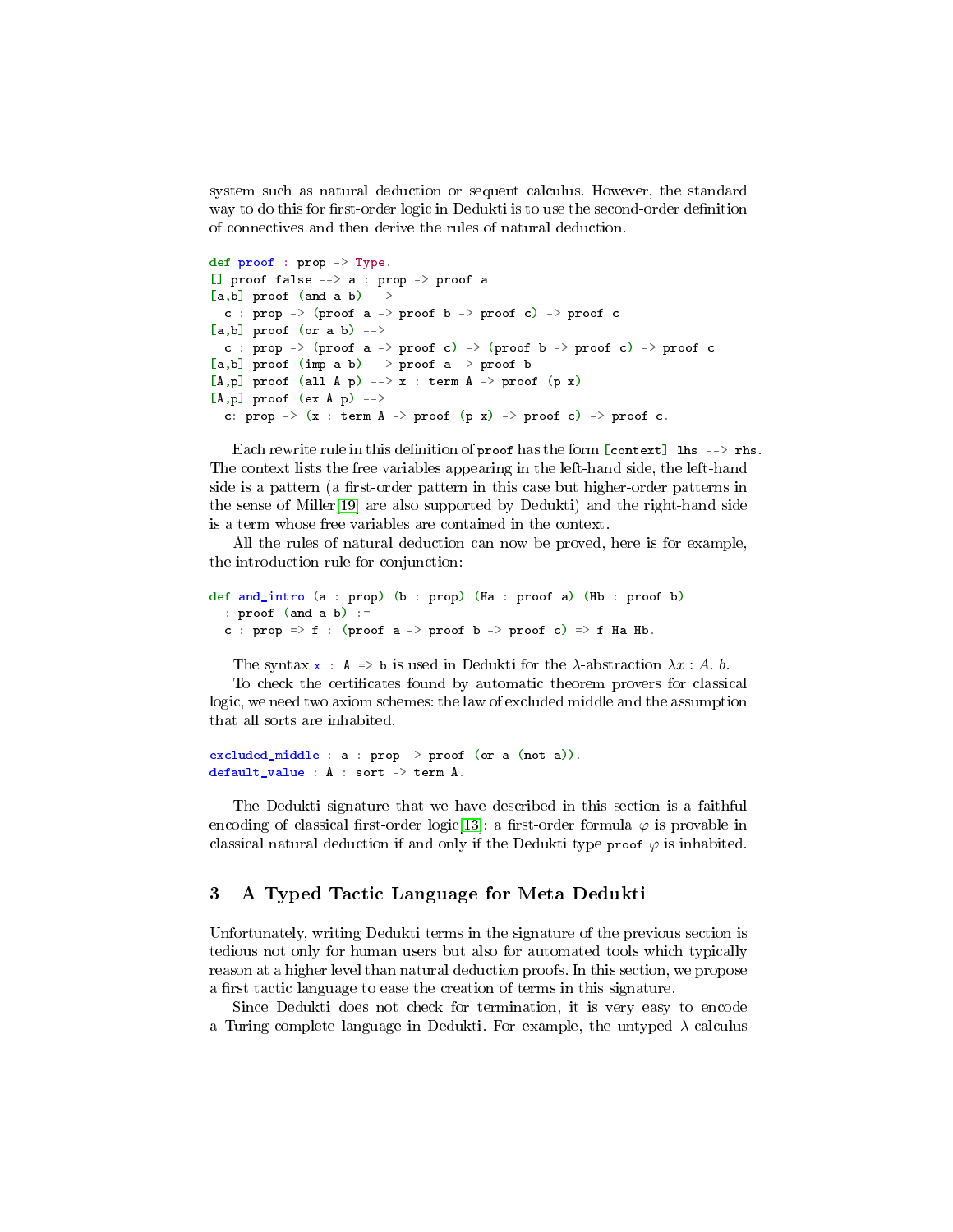can be encoded with only one declaration def A : Type. and one rewrite rule  $[$  ] A --> A -> A.

Thanks to Turing-completeness, we can use Dedukti as a dependently-typed programming language based on rewriting. The results of these programs are Dedukti terms that need to be checked in a trusted Dedukti signature such as the one of section [2](#page-1-0) if we want to interpret them as proofs. We distinguish two different Dedukti signatures: the trusted signature of section [2](#page-1-0) and an untrusted signature extending the one of section [2](#page-1-0) and used to elaborate terms to be checked in the trusted one. Unless otherwise precised, all the Dedukti excerpts from now on are part of this second, untrusted signature.

When using Dedukti as a meta-programming language, we are not so much interested in the type-checking problem than in the normal forms (with respect to the untrusted system) of some terms. For this reason, we use a fork of Dedukti called Meta Dedukti[\[12\]](#page-17-5) that we developed with Thiré. This tool outputs a copy of its input Dedukti file in which each term is replaced by its normal form. The produced le can then be sent to Dedukti to be checked in the trusted signature.

```
exc : Type.
mtactic : prop -> Type.
mret : A : prop -> proof A -> mtactic A.
mraise : A : prop \Rightarrow exc \Rightarrow mtactic A.
def mrun : A : prop -> mtactic A -> proof A.
def mbind : A : prop -> B : prop ->
  mtactic A \rightarrow (proof A \rightarrow mtactic B) \rightarrow mtactic B.
def mtry : A : prop \rightarrow mtactic A \rightarrow (exc \rightarrow mtactic A) \rightarrow mtactic A.
def mintro_term : A : sort \rightarrow B : (term A \rightarrow prop) \rightarrow(x : term A \rightarrow mtactic (B x)) \rightarrow mtactic (all A B).def mintro_proof : A : prop -> B : prop ->
                         (proof A \rightarrow mtactic B) \rightarrow mtactic (imp A B).
```
<span id="page-4-0"></span>Fig. 2. The typed tactic language: declarations

In fig. [2](#page-4-0) and fig. [3](#page-5-1) we define our typed tactic language for Meta Dedukti inspired by the MTac tactic language for  $Coq[23]$  $Coq[23]$ . The main type of this development is the type mtactic a (for monadic tactic) where a is a proposition. We call tactical any function returning a term of type mtactic a for some a. A term t of type mtactic a contains instructions to attempt a proof of the proposition a. Each tactic can either fail, in which case its normal form is mraise a e where e is of type exc, an extensible type of exceptions or succeed in which case its normal form is mret a p where p is a proof of a. The tacticals mret and mraise can be seen as the two constructors of the inductive type family mtactic. When evaluating a tactic is successful, we can extract the produced proof using the mrun partial function which is undefined in the case of the mraise constructor.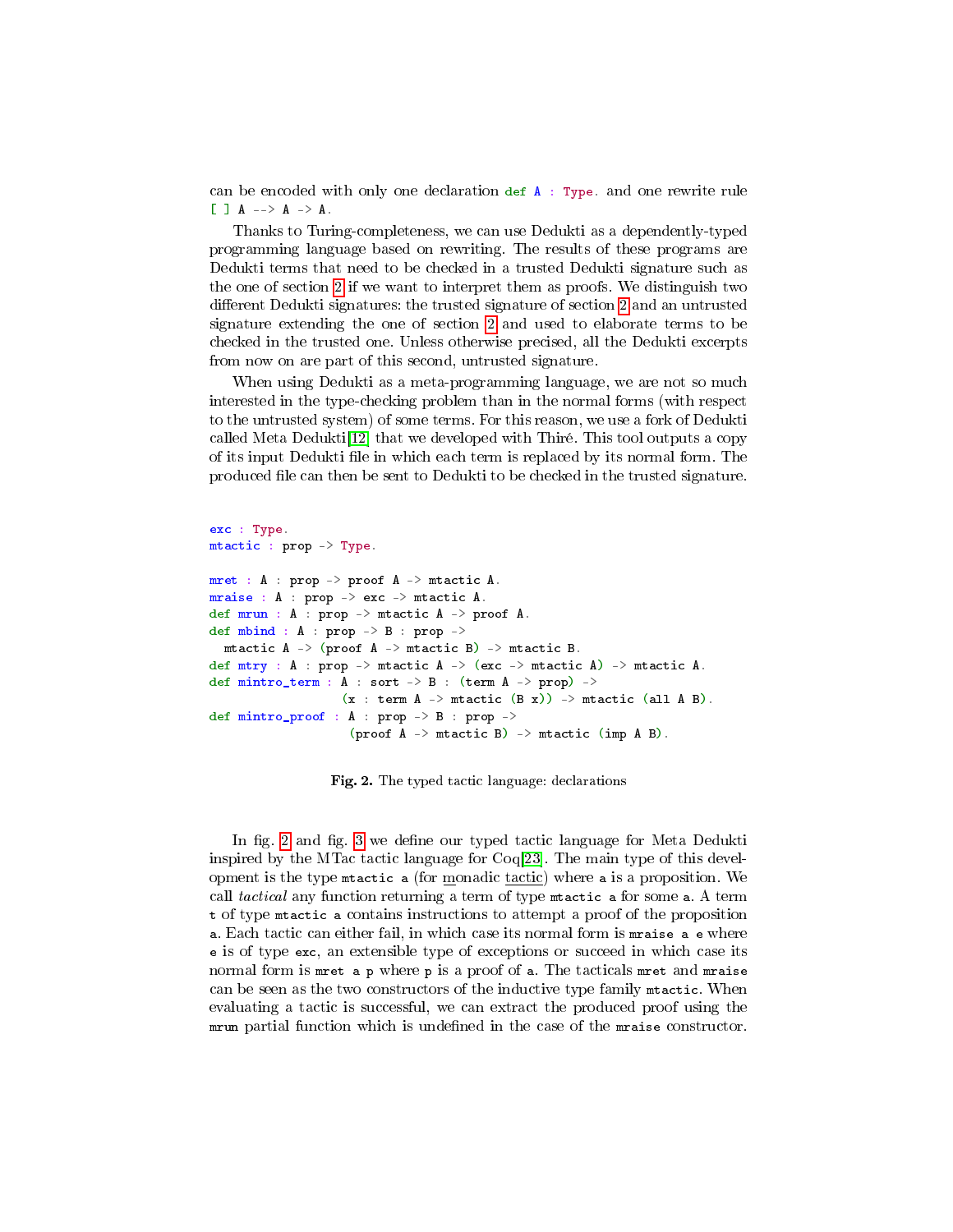Tactics can be chained using the mbind tactical and backtracking points can be set using the mtry tactical.

```
[a] mrun (mret a) --> a.
[f, t] mbind _ _ (mret _ t) f --> f t
[B, t] mbind B (mraise t) - \rightarrow mraise B t.
[A, t] mtry A (mret _ t) _ --> mret A t
[t, f] mtry ( mraise (t) f --> f t.
[A, B, b] mintro_term A B (x => mret (B x) (b x)) -->
   mret (all A B) (all_intro A B (x \Rightarrow b x))
[A,B,e] mintro_term A B (x => mraise (B x) e) --> mraise (all A B) e.
[A, B, b] mintro_proof A B (x => mret B (b x)) -->
   mret (imp A B) (imp_intro A B (x \Rightarrow b \ x))[A, B, e] mintro_proof A B (x => mraise _ e) --> mraise (imp A B) e.
```
<span id="page-5-1"></span>Fig. 3. The typed tactic language: rewrite rules

The mbind tactical is enough to define tactics corresponding to all the rules of natural deduction that do not change the proof context. For example, we can define a msplit tactical attempting to prove goals of the form and a b from tactics t1 and t2 attempting to prove a and b respectively.

```
def msplit (a : prop) (b : prop) (t1 : mtactic a) (t2 : mtactic b)
  : mtactic (and a b) :=
 mbind a (and a b) t1 (Ha =>
 mbind b (and a b) t2 (Hb =>
 mret (and a b) (and_intro a b Ha Hb))).
```
To handle the natural deduction rules that do modify the rule context such as the introduction rules for implication and universal quantification, we add two new tacticals mintro\_term and mintro\_proof. These tacticals are partial functions only defined if their argument is a tactical that uniformly succeed on all arguments or uniformly fail on all arguments.

### <span id="page-5-0"></span>4 An Untyped Tactic Language for Meta Dedukti

The main limitation of the typed tactic language presented in section [3](#page-3-0) is its verbosity. Since Dedukti does not feature implicit arguments, each time the user applies the msplit tactical, she has to provide propositions a and b such that the goal to be proved is convertible with and a b. Another issue is that this tactic language does not permit to automate search among assumptions; new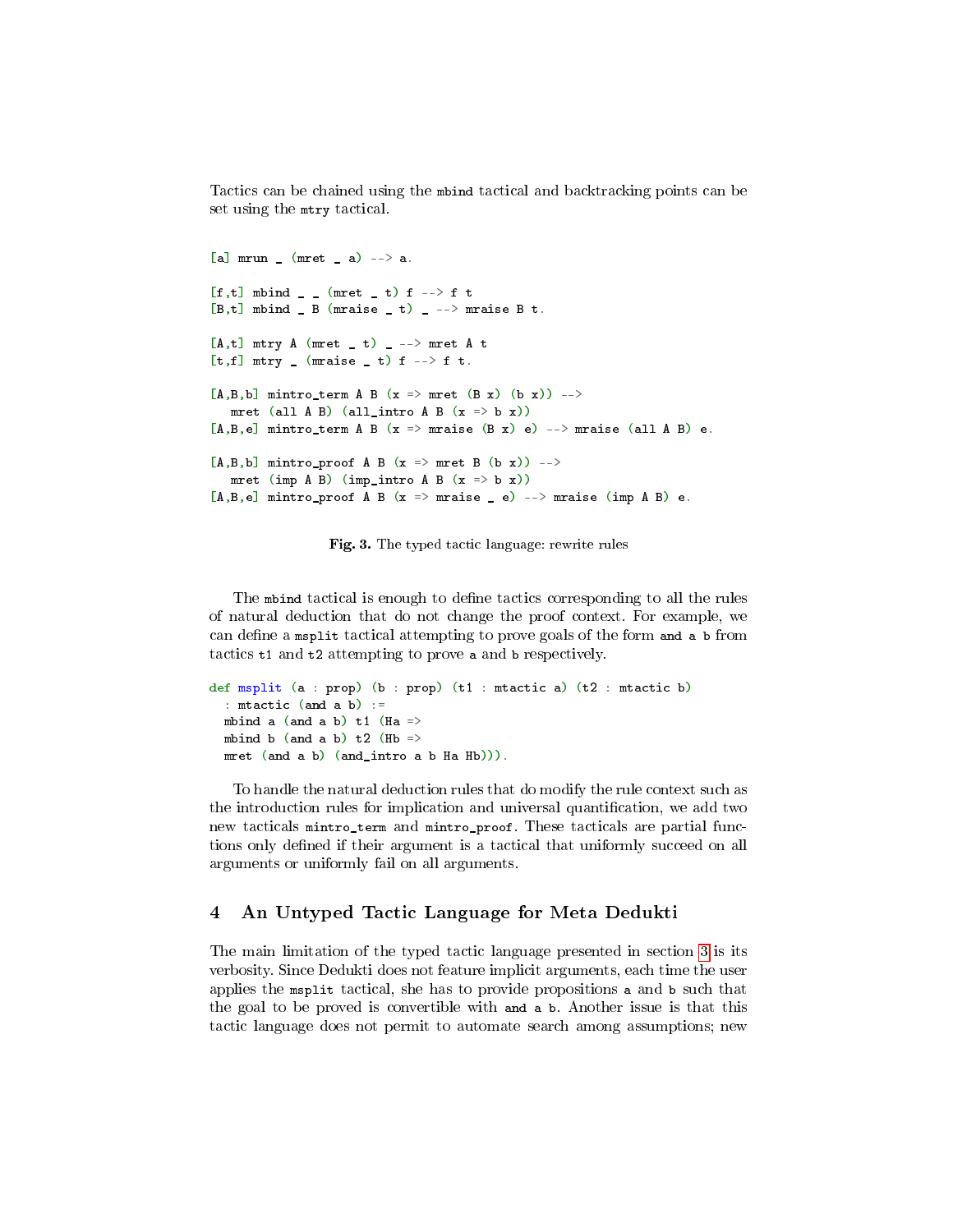assumptions can be introduced by the mintro\_proof tactical but the user of the typed tactic language then has to refer explicitly to the introduced assumption.

The untyped<sup>[1](#page-0-0)</sup> tactic language that we now consider solves both issues. Tactics are interpreted in a proof context, a list of terms and proofs, by the eval function returning a typed tactic. For the common case of evaluating a tactic in the empty context, we define the prove function.

```
context : Type.
nil_ctx : context.
cons_ctx_var : A : sort -> term A -> context -> context.
cons_ctx_proof : A : prop -> proof A -> context -> context.
tactic : Type.
def eval : context -> goal : prop -> tactic -> mtactic goal.
def prove (a : prop) (t : tactic) : proof a :=mrun a (eval nil_ctx a t).
```
Some of the most fundamental tacticals of the untyped language are de- fined in fig. [4](#page-7-0) by the way eval behaves on them. The with\_goal tactical is used to get access to the current goal, it takes another tactical as argument and evaluates it on the goal. The with\_assumption tactical tries a tactical on each assumption of the context until one succeeds. The exact, raise, try, bind and intro tacticals are wrapper around the constructs of the typed language. The full definitions of these tacticals and many other are available in the le [https://gitlab.math.univ-paris-diderot.fr/cauderlier/dktactics/](https://gitlab.math.univ-paris-diderot.fr/cauderlier/dktactics/blob/master/meta/tactic.dk) [blob/master/meta/tactic.dk](https://gitlab.math.univ-paris-diderot.fr/cauderlier/dktactics/blob/master/meta/tactic.dk)

On top of these basic tacticals, we have implemented tacticals corresponding to the rules of intuitionistic sequent calculus. For example, fig. [5](#page-7-1) presents the definitions of the tacticals about conjunction: match\_and deconstructs formulae of the form and a b, split performs the right rule of conjunction in sequent calculus and is defined very similarly to msplit, its typed variant of section [3.](#page-3-0) The tactical destruct\_and implements the following generalisation of the left rule for conjunction:

$$
\frac{\varGamma\vdash A\wedge B\qquad \varGamma, A,B\vdash C}{\varGamma\vdash C}
$$

The axiom rule of sequent calculus is implemented by the assumption tactic defined as  $\texttt{with}\$  assumption exact.

#### <span id="page-6-0"></span>5 Example of Interactive Proof Development

Before considering sophisticated applications of our tactic languages in section [6](#page-9-0) and section [7,](#page-10-0) we illustrate the interactive use of our untyped tactic language on a simple example: commutativity of conjunction.

 $1$  By "untyped" we do not mean that no type is assigned to the Dedukti terms of the language but that typing is trivial: all the tactics have the same type (tactic).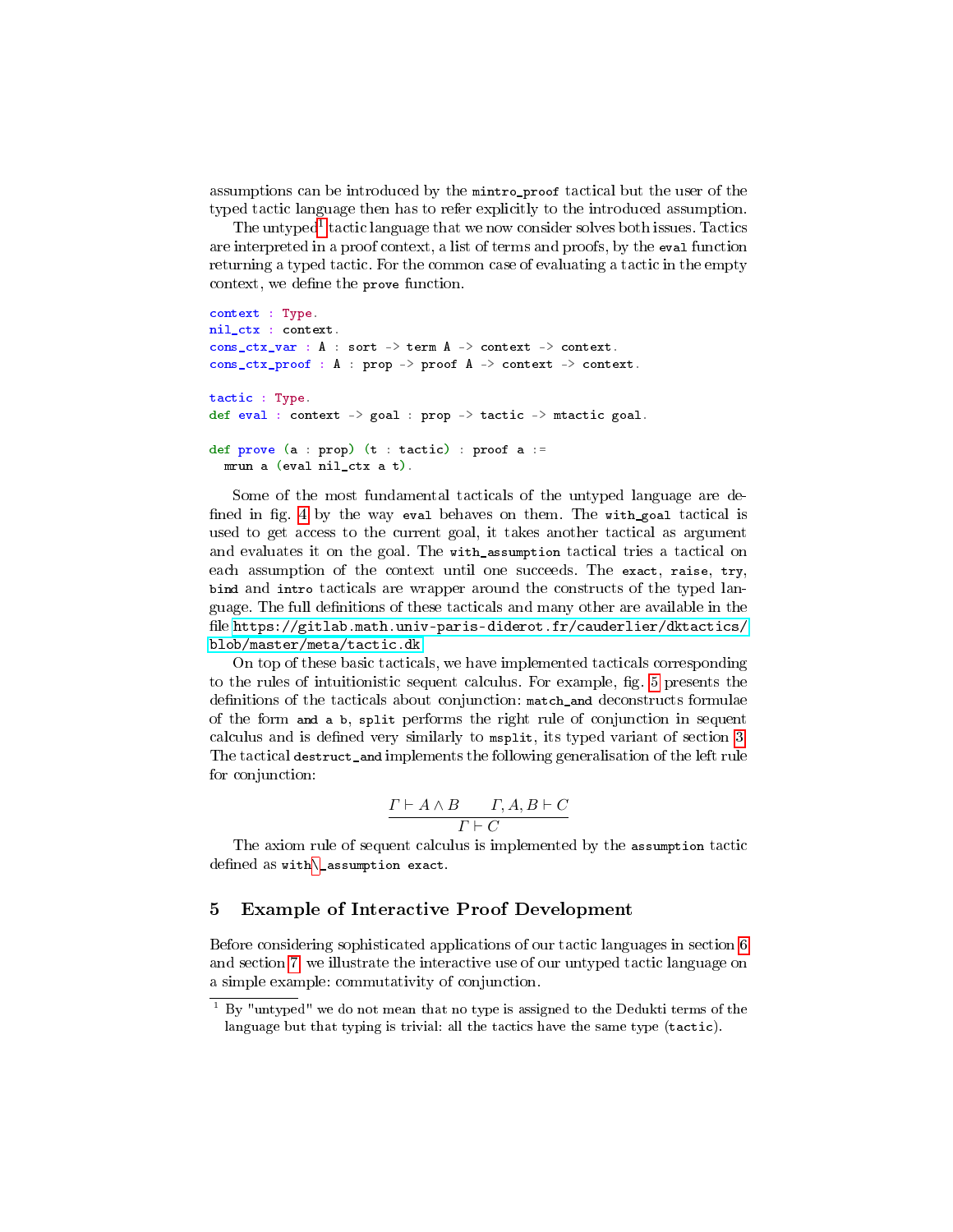```
with_goal : (prop \rightarrow tactic) \rightarrow tactic.
[ctx,goal,F] eval ctx goal (with_goal F) --> eval ctx goal (F goal).
with_assumption : (A : prop \rightarrow proof A \rightarrow tactic) \rightarrow tactic.[ctx,goal,F] eval ctx goal (with_assumption F) \rightarrow ...
exact_mismatch : exc.
exact : a : prop \rightarrow proof a \rightarrow tactic.[a, H] eval a (exact a H) --> mret a H
[a] eval a (exact a ) --> mraise a exact_mismatch.
raise : exc -> tactic.
[a,e] eval [a] a (raise e) --> mraise a e.
try : tactic -> (exc -> tactic) -> tactic.
[ctx,goal,t,f] eval ctx goal (\text{try } t f) --> mtry ...
bind : A : prop \rightarrow tactic \rightarrow (proof A \rightarrow tactic) \rightarrow tactic.
[ctx,goal,A,t,f] eval ctx goal (bind A t f) --> mbind ...
intro_failure : exc.
intro : tactic -> tactic.
[ctx, a, b, t] eval ctx (imp a b) (intro t) --> mintro_proof ...
[ctx, A, p, t] eval ctx (all A p) (intro t) --> mintro_term ...
[goal] eval _ goal (intro _) --> mraise goal intro_failure.
```
<span id="page-7-0"></span>Fig. 4. Low-level untyped tacticals

```
matching_failure : exc.
def match_and : prop -> (prop -> prop -> tactic) -> tactic.
[a,b,t] match_and (and a b) t --> t a b
\boxed{]} match_and _ _ --> raise matching_failure.
def split (t1 : \text{tactic}) (t2 : \text{tactic}) :=with_goal (goal => match_and goal
    (a \Rightarrow b \Rightarrow b ind a t1 (Ha =>
                bind b t2 (Hb \Rightarrowexact (and a b) (and_intro a b Ha Hb))))).
def destruct_and (a : prop) (b : prop) (tab : tactic) (t : tactic) :=
  with_goal (goal => bind (and a b) tab (Hab =>
    bind (imp a (imp b goal)) (intro (intro t)) (Hf =>
    exact goal (Hf (and_elim_1 a b Hab) (and_elim_2 a b Hab))))).
```
<span id="page-7-1"></span>Fig. 5. Conjunction tacticals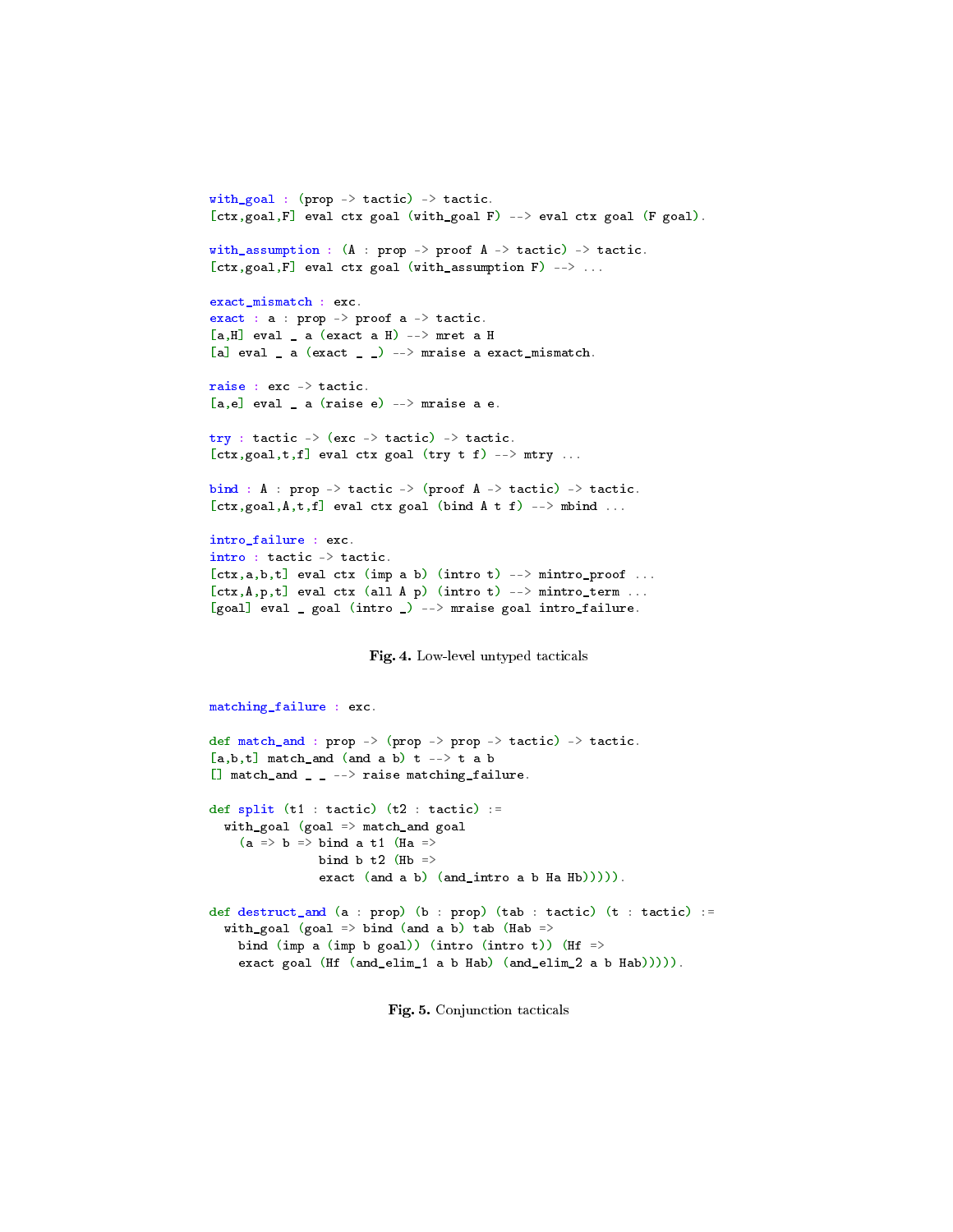We start with the following Dedukti file:

```
def t0 : tactic.
```

```
def and_commutes (a : prop) (b : prop) : proof (imp (and a b) (and b a))
:= prove (imp (and a b) (and b a)) t0.
```
The undefined constant  $\tau$  is a placeholder for an unsolved goal. The interactive process consists in looking into the normal form of this file for blocked applications of the eval function, adding some lines after the declaration of t0, and repeating until the definition of and\_commutes is a term of the encoding of section [2.](#page-1-0)

At the first iteration, Meta Dedukti answers

def t0 : tactic.

```
def and_commutes : a:prop -> b:prop ->
  (c:prop -> ((proof a) -> (proof b) -> proof c) -> proof c) ->
  c:prop \rightarrow ((proof b) \rightarrow (proof a) \rightarrow proof c) \rightarrow proof c
  := a:prop => b:prop =>
  mrun (imp (and a b) (and b a))
    (eval nil_ctx (imp (and a b) (and b a)) t0).
```
We have one blocked call to eval on the last line:

eval nil\_ctx (imp (and a b) (and b a)) t0; this means we have to prove  $\vdash$   $(a \wedge$  $b) \Rightarrow (b \wedge a)$ . To apply the introduce a new undefined subgoal t1 and define t0 as intro t1 by adding the following line in the middle of our file.

def  $t1$  : tactic.  $[]$  t0 --> intro t1.

Normalising again produces a file containing the term

eval (cons\_ctx\_proof (and a b) a0 nil\_ctx) (and b a) t1 which means we now have to prove  $a \wedge b \vdash b \wedge a$ . To do this we add the following lines right after the previously added line:

```
def t2 : tactic.
def t3 : tactic.
[t1] t1 --> with_assumption (c \Rightarrow H \Rightarrow match_and c
     (a \Rightarrow b \Rightarrow destruct_and a b t2 t3)).
```
In other words we try to apply the destruct\_and tactical successively to all assumptions of the proof context. Since we have only one assumption and it is indeed a conjunction, the call reduces and Meta Dedukti tells us that we are left with eval (cons\_ctx\_proof (and a b) a0 nil\_ctx) (and a b) t2 and eval (cons\_ctx\_proof b a3 (cons\_ctx\_proof a a2 (cons\_ctx\_proof (and a b) a0 nil\_ctx))) (and b a) t3 corresponding respectively to  $a \wedge b \vdash a \wedge b$  and  $b, a, a \wedge b \vdash$  $b \wedge a$ . The first subgoal is trivial and can be solved with the assumption tactic that succeeds when the goal matches one of the assumptions. For the second subgoal, we introduce the conjunction.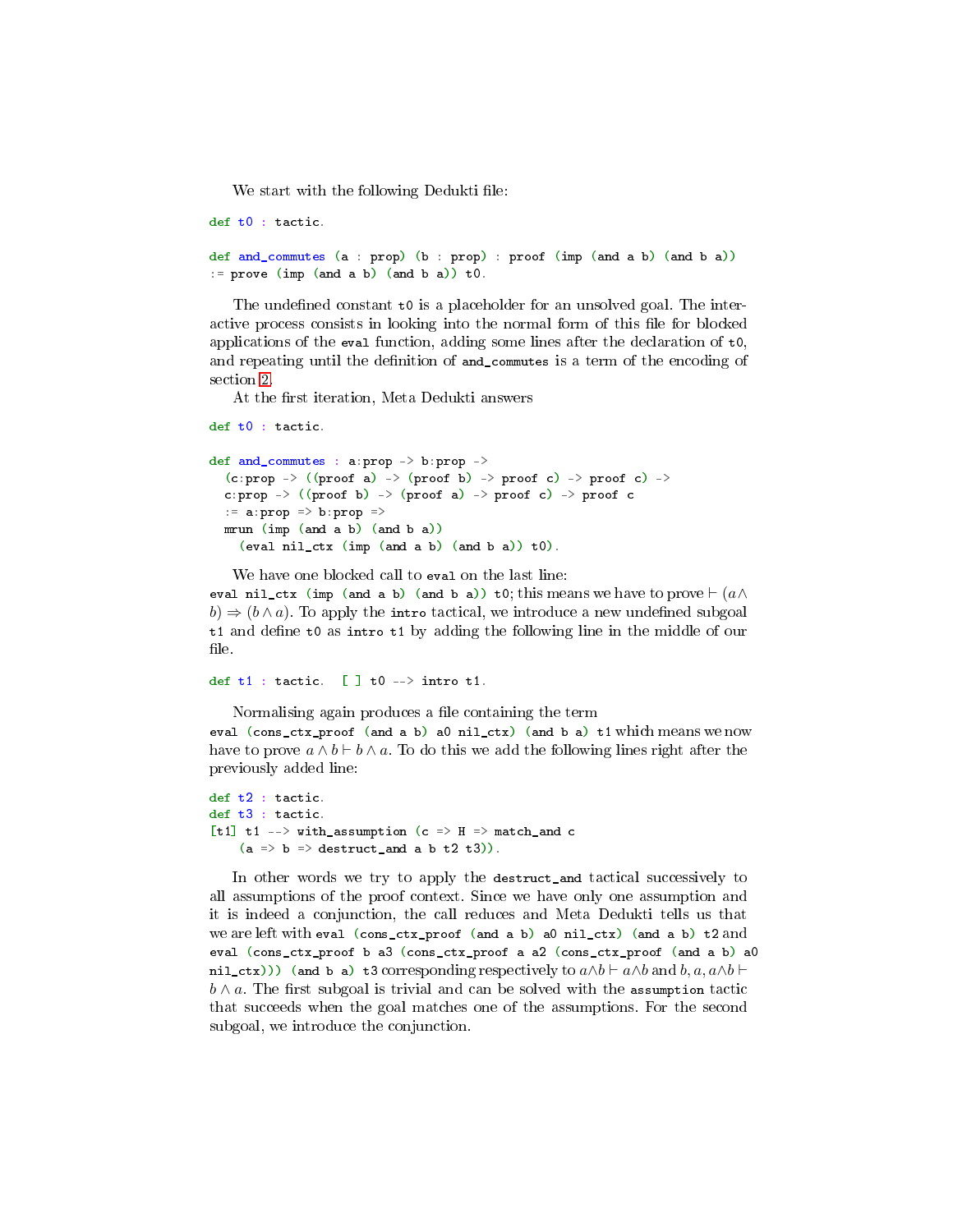```
\begin{bmatrix} \cdot & 0 \\ 0 & \cdot & -\end{bmatrix} assumption.
def t4 : tactic.
def t5 : tactic.
[] t3 --> split t4 t5.
```
We again have two subgoals, eval (cons\_ctx\_proof b a2 (cons\_ctx\_proof a a1 (cons\_ctx\_proof (and a b) a0 nil\_ctx))) b t4 and eval (cons\_ctx\_proof b a2 (cons\_ctx\_proof a a1 (cons\_ctx\_proof (and a b) a0 nil\_ctx))) a t5 corresponding to  $b, a, a \wedge b \vdash b$  and  $b, a, a \wedge b \vdash a$ . In both cases, the goal corresponds to one of the assumptions so the assumption tactic does the job.

```
[] t4 --> assumption.
[] t5 --> assumption.
```
Our theorem is now proved; the following definition of and\_commutes given by Meta Dedukti is accepted by Dedukti:

```
def and_commutes : a:prop -> b:prop ->
  (c:prop \rightarrow ((proof a) \rightarrow (proof b) \rightarrow proof c) \rightarrow proof c) \rightarrowc:prop \rightarrow ((proof b) \rightarrow (proof a) \rightarrow proof c) \rightarrow proof c
  : =a:prop => b:prop => x => c:prop =>
  f:((proof b) -> (proof a) -> proof c) =>
  f (x b (x0 => y => y)) (x a (x0 => y => x0)).
```
#### <span id="page-9-0"></span>6 Theorem Transfer

When translating independently developed formal libraries in Dedukti, we end up with two isomorphic copies  $A$  and  $B$  of the same notions. Contrary to the mathematical habit of identifying isomorphic structures, in formal proof systems a theorem  $\varphi_A$  on the structure A cannot be used without justification as a theorem  $\varphi_B$  on the structure B. However this justification, a proof of  $\varphi_A \Rightarrow$  $\varphi_B$ , can be automated in tactic based proof assistants. The automation of such goals of the form  $\varphi_A \Rightarrow \varphi_B$  is called theorem transfer [\[16,](#page-17-6)[24\]](#page-17-7) and the tactic implementing it is called a transfer tactic.

In fig. [6,](#page-10-1) we adapt the higher-order transfer calculi of  $[16]$  and  $[24]$  to first-order logic. The notations  $P$   $(\mathcal{R}_1 \times ... \times \mathcal{R}_n)$  Q abbreviates the formula  $\forall x_1, \ldots x_n, y_1, \ldots y_n$ .  $x_1 \mathcal{R}_1 y_1 \Rightarrow \ldots \Rightarrow x_n \mathcal{R}_n y_n \Rightarrow P(x_1, \ldots, x_n) \Rightarrow$  $Q(y_1, \ldots, y_n)$  and the notation  $f$   $(\mathcal{R}_1 \times \ldots \times \mathcal{R}_n \to \mathcal{R})$  g abbreviates the formula  $\forall x_1, \ldots x_n, y_1, \ldots y_n \ldots x_1 \mathcal{R}_1 y_1 \Rightarrow \ldots \Rightarrow x_n \mathcal{R}_n y_n \Rightarrow f(x_1, \ldots, x_n) \mathcal{R} g(y_1, \ldots, y_n).$ 

Implementing a proof search algorithm for this calculus in our untyped tactic language is straightforward once we have proved the formula schemes  $\perp \Rightarrow \perp$ ,  $(\varphi_1 \Rightarrow \psi_1) \Rightarrow (\varphi_2 \Rightarrow \psi_2) \Rightarrow (\varphi_1 \land \varphi_2) \Rightarrow (\psi_1 \land \psi_2), (\varphi_1 \Rightarrow \psi_1) \Rightarrow (\varphi_2 \Rightarrow \psi_2) \Rightarrow$  $(\varphi_1 \vee \varphi_2) \Rightarrow (\psi_1 \vee \psi_2), \ldots$  corresponding to the rules of the calculus.

Instead of deriving the proofs of these formula schemes in natural deduction directly, we take benefit of our tactic language to define an auto tactic following a rather naive strategy for sequent calculus: it applies right rules for all connectives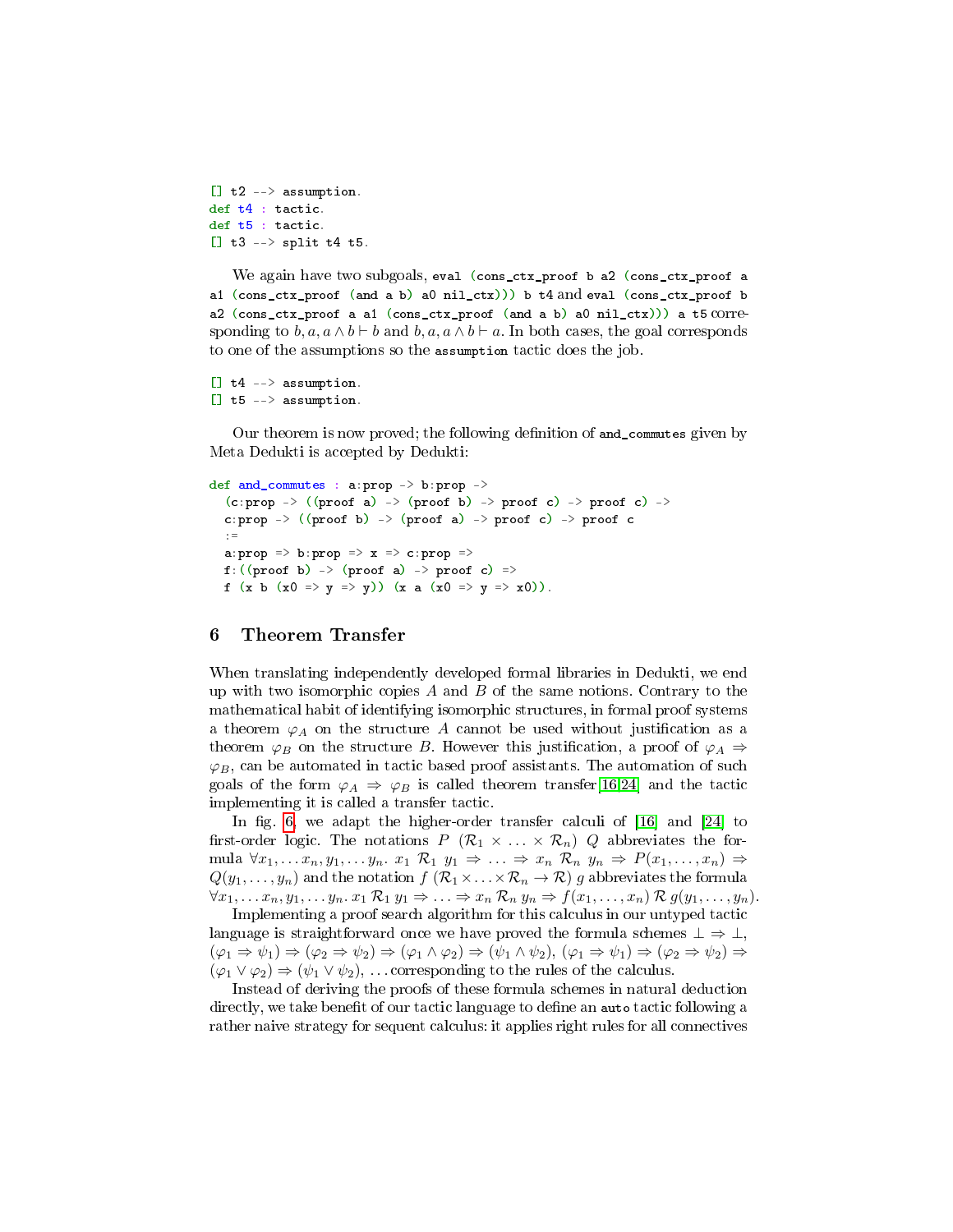$$
\frac{\Gamma \vdash \varphi_1 \Rightarrow \psi_1 \qquad \Gamma \vdash \varphi_2 \Rightarrow \psi_2}{\Gamma \vdash (\varphi_1 \land \varphi_2) \Rightarrow (\psi_1 \land \psi_2)}
$$
\n
$$
\frac{\Gamma \vdash \varphi_1 \Rightarrow \psi_1 \qquad \Gamma \vdash \varphi_2 \Rightarrow \psi_2}{\Gamma \vdash (\varphi_1 \lor \varphi_2) \Rightarrow (\psi_1 \lor \psi_2)} \qquad \frac{\Gamma \vdash \psi_1 \Rightarrow \varphi_1 \qquad \Gamma \vdash \varphi_2 \Rightarrow \psi_2}{\Gamma \vdash (\varphi_1 \Rightarrow \varphi_2) \Rightarrow (\psi_1 \Rightarrow \psi_2)}
$$
\n
$$
\frac{\Gamma, a : A, c : C, a \mathcal{R} c \vdash \varphi_a \Rightarrow \psi_c \qquad \vdash \forall c : C. \exists a : A. a \mathcal{R} c}{\Gamma \vdash (\forall a : A. \varphi_a) \Rightarrow (\forall c : C. \psi_c)}
$$
\n
$$
\frac{\Gamma, a : A, c : C, a \mathcal{R} c \vdash \varphi_a \Rightarrow \psi_c \qquad \vdash \forall a : A. \exists c : C. a \mathcal{R} c}{\Gamma \vdash (\exists a : A. \varphi_a) \Rightarrow (\exists c : C. \psi_c)}
$$
\n
$$
\frac{\Gamma \vdash t_1 \mathcal{R}_1 u_1 \qquad \dots \qquad \Gamma \vdash t_n \mathcal{R}_n u_n \qquad \vdash P (\mathcal{R}_1 \times \dots \times \mathcal{R}_n) Q}{\Gamma \vdash P(t_1, \dots, t_n) \Rightarrow Q(u_1, \dots, u_n)}
$$
\n
$$
\frac{\Gamma \vdash t_1 \mathcal{R}_1 u_1 \qquad \dots \qquad \Gamma \vdash t_n \mathcal{R}_n u_n \qquad \vdash f (\mathcal{R}_1 \times \dots \times \mathcal{R}_n \to \mathcal{R}) g}{\Gamma \vdash f(t_1, \dots, t_n) \mathcal{R} g(u_1, \dots, u_n)}
$$

<span id="page-10-1"></span>Fig. 6. A first-order transfer calculus

but the existential quantifier as long as possible and then applies left rules for all connectives but universal quantification until the goal matches one of the assumptions. The auto tactic is able to prove the four first rules of our transfer calculus. The four remaining rules require to instantiate universal assumptions and are hence out of its scope but they are easy to prove directly.

Our implementation is available at the following URL: [https://gitlab.](https://gitlab.math.univ-paris-diderot.fr/cauderlier/dktransfer) [math.univ-paris-diderot.fr/cauderlier/dktransfer.](https://gitlab.math.univ-paris-diderot.fr/cauderlier/dktransfer)

# <span id="page-10-0"></span>7 Resolution Certificates

Robinson's resolution calculus  $[20]$  is a popular proof calculus for first-order automatic theorem provers. It is a clausal calculus; this means that it does not handle the full syntax of first-order formulae but only the CNF (clausal normal form) fragment.

A literal is either an atom (a positive literal) or the negation of an atom (a negative literal). We denote by  $\bar{l}$  the opposite literal of l defined by  $\bar{a} := \neg a$ and  $\overline{\neg a} := a$  where a is any atom. A *clause* is a possibly empty disjunction of literals. The empty clause corresponds to falsehood. Literals and clauses may contain free variables which are to be interpreted as universally quantied. We make this explicit by considering quantified clauses (qclauses for short) which are formulae of the form  $\forall x_1, \ldots, x_k, l_1 \vee \ldots \vee l_n$ .

A resolution proof is a derivation of the empty clause from a set of clauses assumed as axioms. The rules of the resolution calculus are given in fig. [7.](#page-11-0) The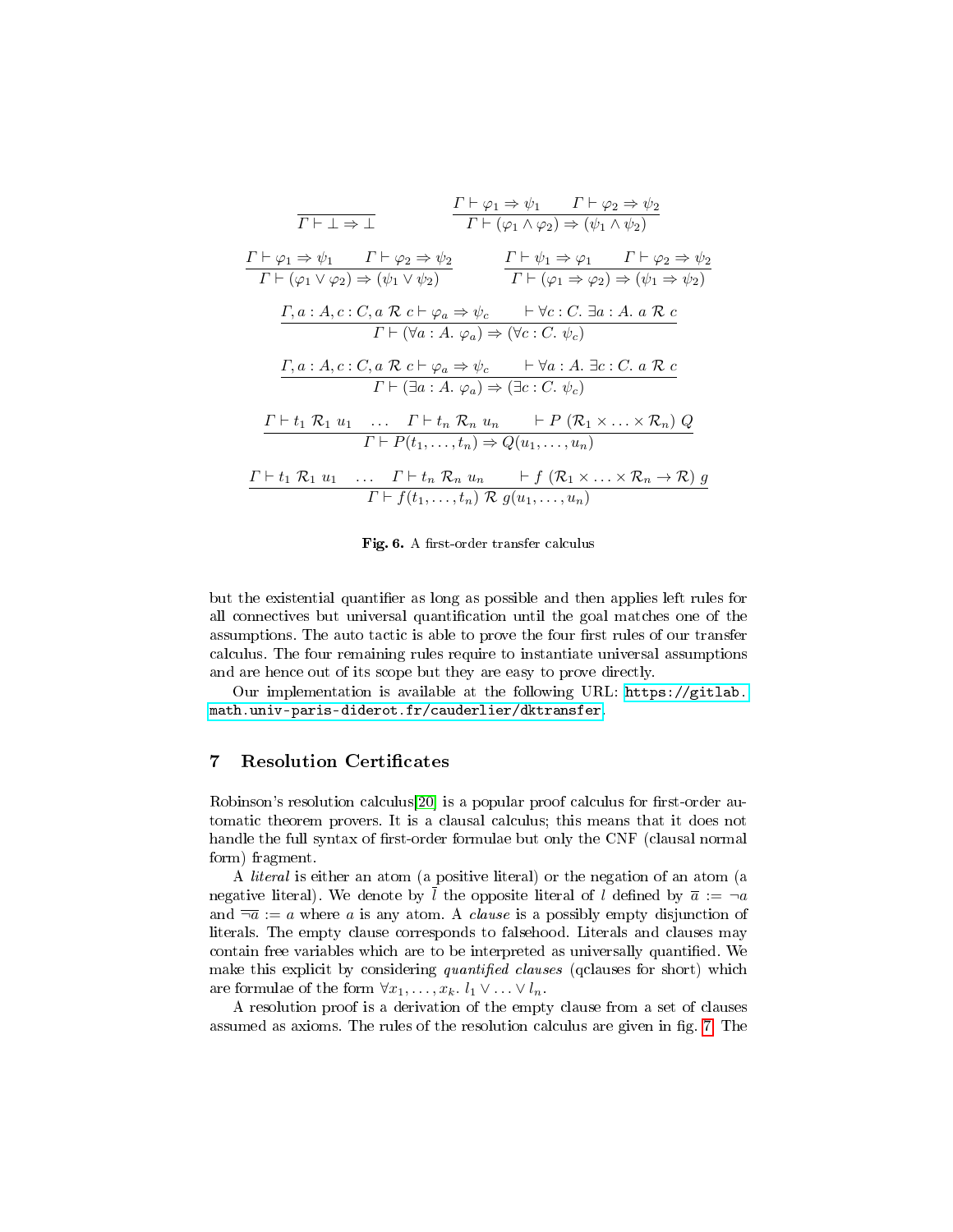$(Factorisation)$  and  $(Resolution)$  rules are standard, the  $(Unquantification)$  rule is required to remove useless quantifications in the clauses produced by the two other rules. Note that the correctness of this  $(Unquantification)$  rule requires the default\_value axiom that we introduced in section [2.](#page-1-0)

$$
\frac{\forall \vec{x}. l_1 \lor \dots \lor l_n \qquad \sigma = mgu(l_i, l_j)}{\forall \vec{x}. \sigma(l_1 \lor \dots \lor l_{j-1} \lor l_{j+1} \lor \dots \lor l_n)} (Factorisation)
$$
  

$$
\frac{\forall \vec{x}. l_1 \lor \dots \lor l_n \qquad \forall \vec{y}. l'_1 \lor \dots \lor l'_m \qquad \sigma = mgu(l_i, l_j)}{\forall \vec{x}. \vec{y}. \sigma(l_1 \dots l_{i-1} \lor l_{i+1} \dots l_n \lor l'_1 \dots l'_{j-1} \lor l'_{j+1} \dots l'_m)} (Resolution)
$$
  

$$
\frac{\forall \vec{x}. C \qquad FV(C) = \vec{y}}{\forall \vec{y}. C} (Unquantification)
$$

<span id="page-11-0"></span>Fig. 7. The resolution calculus with quantified clauses

We consider resolution certificates in which the assumed and derived clauses are numbered and each line of the certificate indicates:

- 1. the name of the derivation rule (either "Factorisation" or "Resolution"),
- 2. the numbers identifying one or two (depending on the chosen derivation rule) previously assumed or derived clauses,
- 3. the indexes  $i$  and  $j$  of the literals to unify, and
- 4. the number of the newly derived clause.

This level of detail is not unreasonable to ask from a resolution prover; Prover9[\[18\]](#page-17-9) for example is able to produce such certificates. To express these certificates in Meta Dedukti, we have extended the trusted signature of first-order logic with the definitions of the syntactic notions of atoms, literals, clauses, and gclauses (see fig. [8\)](#page-12-0) and we have defined functions factor, resolve, and unquantify returning the qclause resulting respectively from the (Factorisa $tion), (Resolution),$  and  $(Unquantification)$  rules and tacticals factor\_correct, resolve\_correct, and unquantify\_correct attempting to prove the resulting clauses from proofs of the initial clauses. Moreover, we defined a partial function qclause\_of\_prop mapping propositions in the clausal fragment to quantified clauses and we proved it correct on this fragment. The signature of these func-tions is given in fig. [9.](#page-12-1)

As a small example illustrating the use of these tacticals, we consider the problem NUM343+1 from the TPTP benchmark[\[22\]](#page-17-10). Among the clauses resulting from the clausification of the problem, two of them are used in the proof found by Prover9:  $x \leq y \vee y \leq x$  and  $\neg(x \leq n)$ . The translation of this problem in Dedukti is given in fig. [10.](#page-13-0) Here is a resolution certificate of the empty clause from these axioms: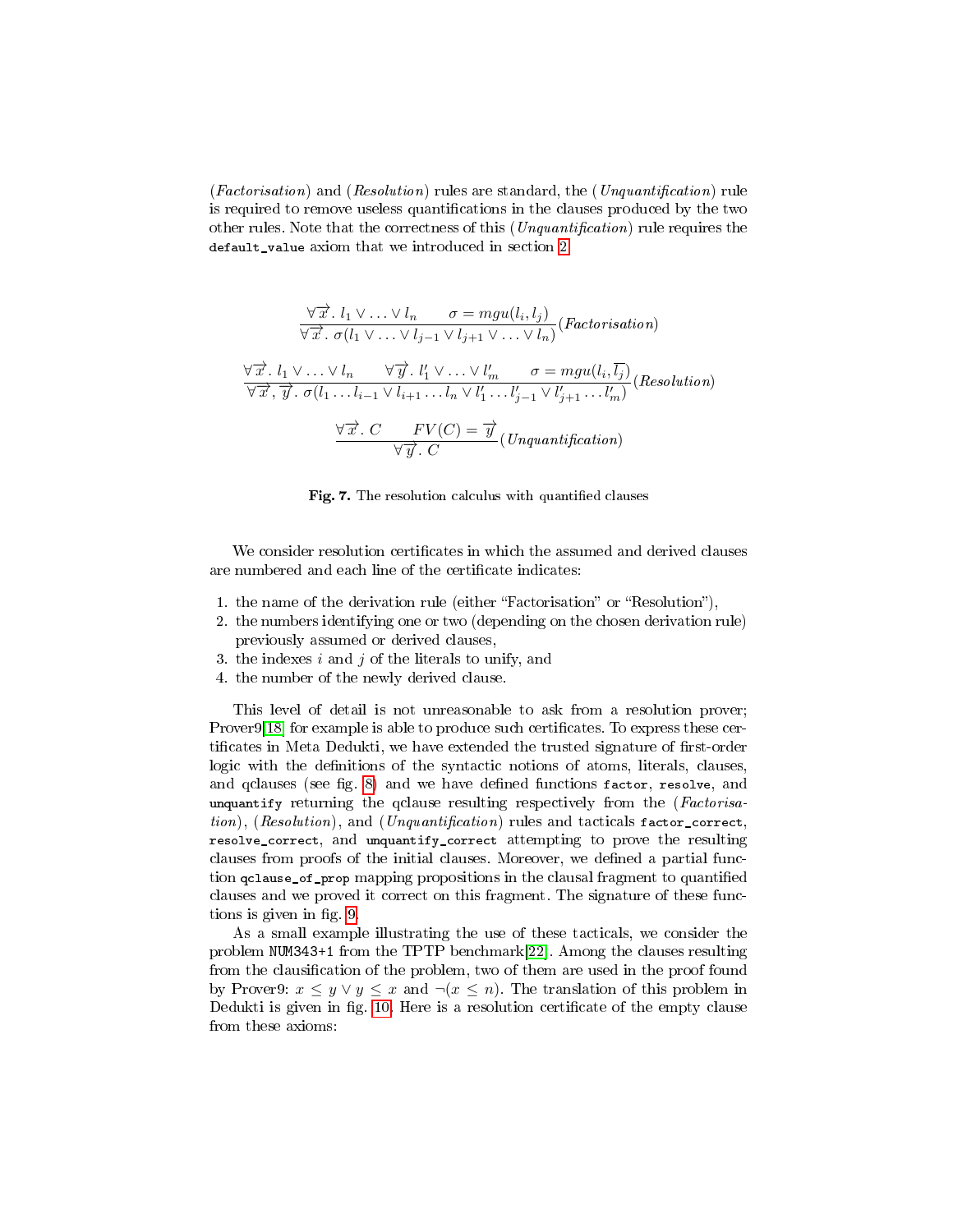```
atom : Type.
mk\_atom : p : predicate -> terms (pred\_domain p) -> atom.literal : Type.
pos_lit : atom -> literal.
neg_lit : atom -> literal.
clause : Type.
empty_clause : clause.
cons_clause : literal -> clause -> clause.
qclause : Type.
qc_base : clause -> qclause.
qc\_all : A : sort \rightarrow (term A \rightarrow qclause) \rightarrow qclause.
```
<span id="page-12-0"></span>Fig. 8. Syntactic definitions for the CNF fragment of first-order logic

```
def cprop : qclause -> prop.
def qclause_of_prop : prop -> qclause.
def qclause_of_prop_correct : a : prop -> proof a ->
  mtactic (cprop (qclause_of_prop a)).
def factor : nat -> nat -> qclause -> qclause.
def resolve : nat -> nat -> qclause -> qclause -> qclause.
def factor_correct : i : nat -> j : nat -> C : qclause ->
 proof (cprop C) -> mtactic (cprop (factor i j C)).
def resolve_correct : i : nat -> j : nat -> C : qclause -> D : qclause ->
  proof (cprop C) -> proof (cprop D) -> mtactic (cprop (resolve i j C D)).
def unquantify : qclause -> qclause.
def unquantify_correct : C : qclause -> proof (cprop C) ->
  mtactic (cprop (unquantify C)).
```
<span id="page-12-1"></span>Fig. 9. Signature of the resolution tacticals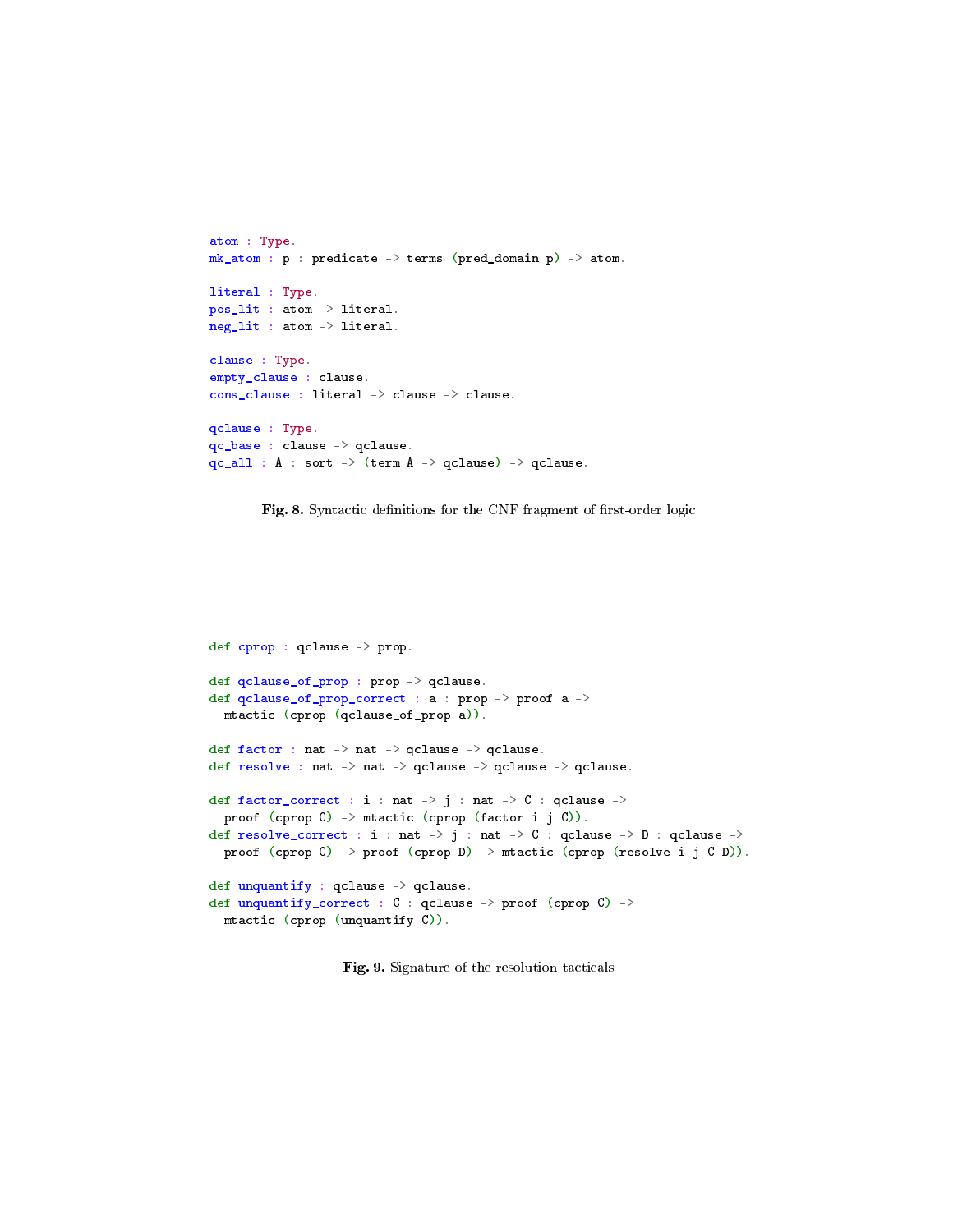1.  $x \leq y \vee y \leq x$  Axiom 2.  $\neg(x \leq n)$  Axiom 3.  $x \leq x$  Factorisation at positions 0 and 1 in clause 1 4.  $\perp$  Resolution at positions 0 and 0 in clauses 2 and 3

```
(; Signature ;)
A : sort.
LEQ : predicate.
[] pred_domain LEQ --> cons_sort A (cons_sort A nil_sort).
N : function.
[] fun_domain N --> nil_sort.
\begin{bmatrix} \end{bmatrix} fun_codomain N --> A.
def leq (a : term A) (b : term A) : prop :=pred_apply LEQ
    (cons_term A a (cons_sort A nil_sort)
       (cons_term A b nil_sort nil_term)).
def n : term A := fun_apply N nil_term.
(i: Axioms)def A0 := all A (x => all A (y => or (leq x y) (leq y x))).a0 : proof A0.
def A1 := a11 A (x \Rightarrow not (leq x n)).a1 : proof A1.
```
<span id="page-13-0"></span>

This certificate can be translated in our formalism by adding an  $(Unquantifi$ cation) step after each other step. The Meta Dedukti version of this certificate is given in fig. [11,](#page-14-0) once normalized by Meta Dedukti, we obtain a Dedukti file of 518 lines that is successfully checked by Dedukti in the trusted signature.

During the definition of the tacticals of fig. [9,](#page-12-1) we were happily surprised to discover that the tacticals qclause\_of\_prop\_correct, factor\_correct, resolve\_correct, and unquantify\_correct were not much harder to define than the corresponding clause computing functions because we did not prove the soundness of the resolution calculus. In particular, we did not prove the correctness of our unification algorithm but we check a *posteriori* that the returned substitution is indeed an unifier of the given literals. The main difficulty comes from the application of substitution to qclauses which can be isolated in a rule called specialisation:

$$
\frac{\forall x_1. \ldots. \forall x_n. C}{\forall x_1. \ldots. \forall x_n. \sigma(C)} (Specialisation)
$$

If c is a proof of  $\forall \overrightarrow{x}$ . C, then a proof of  $\forall \overrightarrow{x}$ .  $\sigma(C)$  can be obtained by first introducing all the quantifiers then applying c to  $\sigma(x_1), \ldots, \sigma(x_n)$ .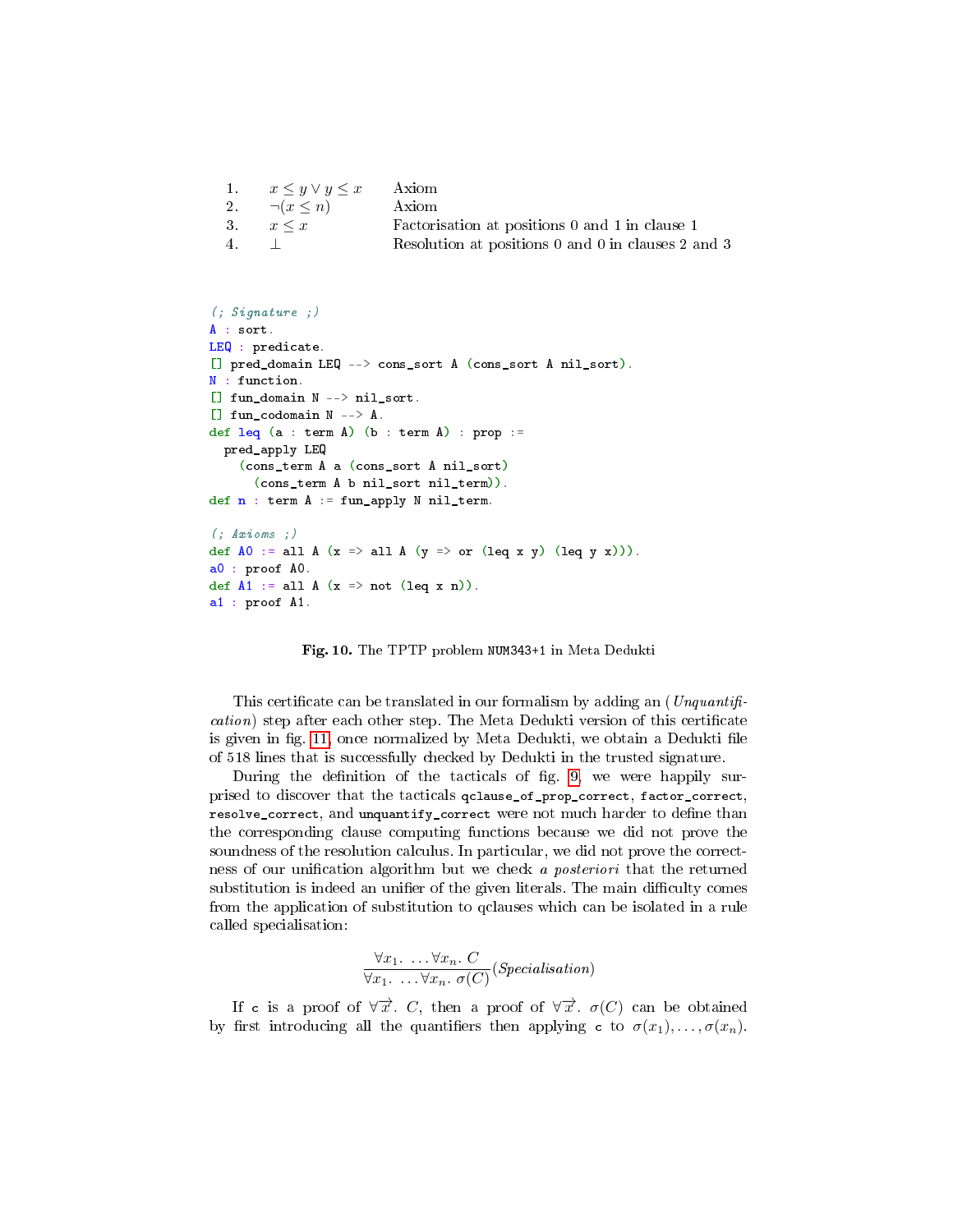```
(; Clauses ;)
def C0 := qclause_of_prop A0.
def c0 := mrun (cprop C0) (qclause_of_prop_correct A0 a0).
def C1 := qclause_of_prop A1.
def c1 := mrun (cprop C1) (qclause_of_prop_correct A1 a1).
def C2' := factor 0 1 C0def c2' := mrun (cprop C2') (factor_correct 0 1 C0 c0).
def C2 := unquantify C2'.
def c2 := mrun (cprop C2) (unquantify_correct C2' c2').
def C3' := resolve 0 0 C1 C2.
def c3' := mrun (cprop C3') (resolve_correct 0 0 C1 C2 c1 c2).
def C3 := unquantify C3'.
def c3: proof false := mrun (cprop C3) (unquantify_correct C3' c3').
```
<span id="page-14-0"></span>Fig. 11. A resolution certificate for TPTP problem NUM343+1 in Meta Dedukti

From our tactic languages, it is not easy to do this because the number  $n$  of introduction and elimination rules to apply is unknown. To solve this problem, we defined an alternative form of quantified clauses were instead of quantifying over terms one by one, we quantify over lists of terms: def lqclause (As : sorts) : Type := terms As -> clause. We proved the specialisation rule on this type lqclause and the equivalence between lqclause and qclause.

The tactic languages of section [3](#page-3-0) and section [4](#page-5-0) and the resolution certificate checker of this section are available at the following URL: [https://gitlab.](https://gitlab.math.univ-paris-diderot.fr/cauderlier/dktactics) [math.univ-paris-diderot.fr/cauderlier/dktactics.](https://gitlab.math.univ-paris-diderot.fr/cauderlier/dktactics)

# 8 Related Works

The main sources of inspiration for the typed tactic language that we have proposed in section [3](#page-3-0) is MTac[\[23\]](#page-17-2), a typed monadic language for the Coq proof assistant. Our language is a fragment of MTac; the missing MTac primitives provide non-termination (the  $m\hat{h}x$  construct) and give access to operations of Coq refiner such as syntactic deconstruction of terms (mmatch), higher-order unification, and handling of meta variables. To provide these features, the operational semantics of MTac is implemented inside Coq refiner. In this work in contrast, we did not modify Dedukti at all. The mfix and mmatch operations are not needed in our tactic languages because the user already has access to Dedukti higher-order rewrite engine. Since Dedukti is not a full proof assistant but only a proof checker, it does not currently feature a refiner from which we could leverage higher-order unification or meta variables. However, as we have seen in section [5,](#page-6-0) we can simulate meta variables by definable symbols of type tactic and as we have seen in section [7](#page-10-0) in the first-order case we can also define the unification algorithm.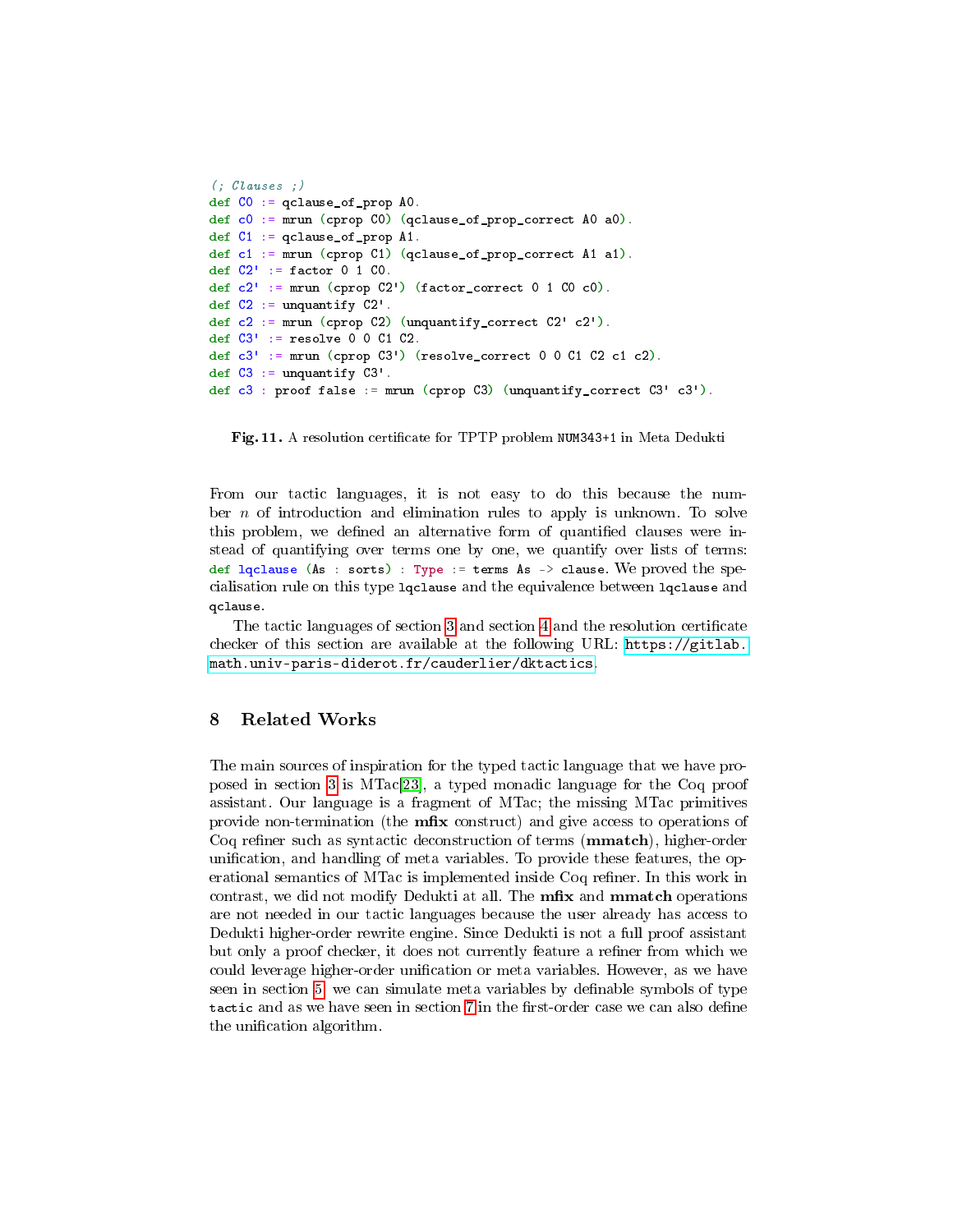Exceptions and backtracking are also implemented by a monad in the meta language of Lean which is used to implement Lean tactics [\[14\]](#page-17-11). However, Lean meta language is poorly typed making this tactic language closer to our untyped tactic language: the way tactics manipulate the proof state in Lean is not made explicit in their types and terms are all reified in the same type expr.

To bridge the gap between automatic and interactive theorem proving, a lot of efforts has been put to check the certificates of automatic theorem provers.  $iP\$ rover Modulo[\[8\]](#page-16-5), Zenon Modulo[\[11\]](#page-16-4), and Metis[\[17\]](#page-17-12) are first-order theorem provers able to produce independently checkable proofs. Metis in particular can be used as a tactic in Isabelle/HOL. The Sledgehammer tool[\[4\]](#page-16-9) checks certificates from first-order provers and SMT solvers using Isabelle tactics implementing decision procedures and the Metis tactic. These works have in common an access to a deep representation of terms, typically using De Bruijn indices or named variables, at proof producing time whereas our tactics for the resolution calculus only use higher-order abstract syntax. Recently, the Foundational Proof Certificate framework has been used to add enough details to Prover9 resolution certificates that they can be checked by a simple tool that does not need to compute the unifiers.  $[6]$  In our context, we have found that is was actually easier to perform the unification in the certificate checker than to extend the format of certicates to include the substitutions because the naming of free variables in clauses (or the order in which variables are implicitly quantified) is hard to predict.

#### 9 Conclusion

We have shown that Dedukti could be used as an expressive meta language for writing tactics and checking proof certificates. We have proposed two tactic languages for Dedukti, a typed one and an untyped one and shown applications of these languages to interactive proof development, automated theorem transfer, and checking of resolution certificates.

For interactive proof development and tactic debugging, our languages would greatly benefit from pretty-printing functions. We believe such functions can be defined in a second meta signature used to transform blocked eval calls to something more readable.

Our tactic and certificate languages are defined specifically for first-order logic. Since it was inspired by tactic languages for the Calculus of Inductive Constructions, we believe that most of the work presented in this article can be adapted straightforwardly to richer logics with the notable exception of the unification algorithm used to check resolution certificates.

Most clausal first-order theorem provers use an extra rule called paramodulation to handle equality. We would like to extend our resolution certificate language to take this rule into account. This would allow us to benchmark our certificate checker on large problem sets such as TPTP.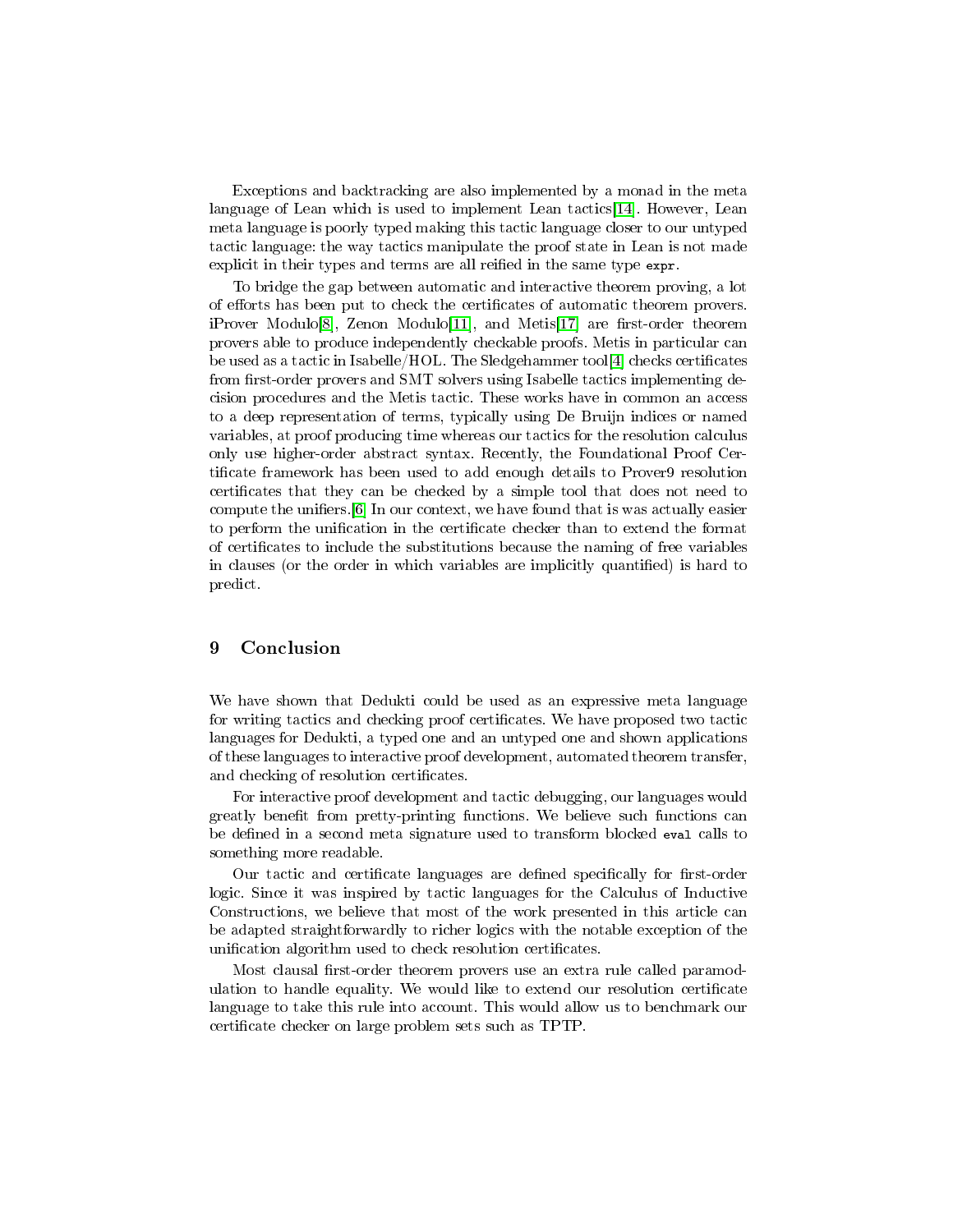### References

- <span id="page-16-1"></span>1. Ali Assaf. A Framework for Defining Computational Higher-Order Logics. PhD thesis, École Polytechnique, 2015.
- <span id="page-16-2"></span>2. Ali Assaf and Guillaume Burel. Translating HOL to Dedukti. In Cezary Kaliszyk and Andrei Paskevich, editors, Proceedings Fourth Workshop on Proof eXchange for Theorem Proving, Berlin, Germany, August 2-3, 2015, volume 186 of Electronic Proceedings in Theoretical Computer Science, pages 74-88, Berlin, Germany, August 2015. Open Publishing Association.
- <span id="page-16-8"></span>3. Clark Barrett, Pascal Fontaine, and Cesare Tinelli. The Satisability Modulo Theories Library (SMT-LIB). www.SMT-LIB.org, 2016.
- <span id="page-16-9"></span>4. Jasmin Christian Blanchette, Lukas Bulwahn, and Tobias Nipkow. Automatic Proof and Disproof in Isabelle/HOL. In Cesare Tinelli and Viorica Sofronie-Stokkermans, editors, Frontiers of Combining Systems, 8th International Symposium, FroCoS 2011, Saarbrücken, Germany, October 5-7, 2011. Proceedings, volume 6989 of Lecture Notes in Computer Science, pages 12-27. Springer, 2011.
- <span id="page-16-7"></span>5. Jasmin Christian Blanchette and Andrei Paskevich. TFF1: the TPTP typed firstorder form with rank-1 polymorphism. In Maria Paola Bonacina, editor, Automated Deduction - CADE-24 - 24th International Conference on Automated Deduction, Lake Placid, NY, USA, June  $9-14$ , 2013., volume 7898 of LNCS, pages  $414-420$ . Springer, 2013.
- <span id="page-16-10"></span>6. Roberto Blanco, Zakaria Chihani, and Dale Miller. Translating between implicit and explicit versions of proof. In Leonardo de Moura, editor, Automated Deduction - CADE 26 - 26th International Conference on Automated Deduction, Gothenburg, Sweden, August 6-11, 2017, Proceedings, volume 10395 of Lecture Notes in Computer Science, pages 255-273. Springer, 2017.
- <span id="page-16-0"></span>7. Mathieu Boespflug, Quentin Carbonneaux, and Olivier Hermant. The  $\lambda \Pi$ -calculus Modulo as a Universal Proof Language. In Tjark Weber David Pichardie, editor, the Second International Workshop on Proof Exchange for Theorem Proving (PxTP  $2012$ , volume Vol. 878, pages pp. 28-43, Manchester, United Kingdom, June 2012.
- <span id="page-16-5"></span>8. Guillaume Burel. A Shallow Embedding of Resolution and Superposition Proofs into the  $\lambda \Pi$ -Calculus Modulo. In Jasmin Christian Blanchette and Josef Urban, editors, PxTP 2013. 3rd International Workshop on Proof Exchange for Theorem Proving, volume 14 of  $EasyChain$  Proceedings in Computing, pages 43-57, Lake Placid, USA, June 2013. EasyChair.
- <span id="page-16-3"></span>9. Raphaël Cauderlier and Catherine Dubois. ML pattern-matching, recursion, and rewriting: from FoCaLiZe to Dedukti. In Theoretical Aspects of Computing - IC-TAC 2016 - 13th International Colloquium, Taipei, Taiwan, ROC, October 24-31,  $2016$ ., volume 9965 of LNCS, pages 459-468. Springer Berlin Heidelberg, 2016.
- <span id="page-16-6"></span>10. Raphaël Cauderlier and Catherine Dubois. FoCaLiZe and Dedukti to the Rescue for Proof Interoperability. In Mauricio Ayala-Rincón and César A. Muñoz, editors, Interactive Theorem Proving - 8th International Conference, ITP 2017, Brasília, Brazil, September 26-29, 2017, Proceedings, volume 10499 of Lecture Notes in Computer Science, pages  $131-147$ . Springer, 2017.
- <span id="page-16-4"></span>11. Raphaël Cauderlier and Pierre Halmagrand. Checking Zenon Modulo Proofs in Dedukti. In Kaliszyk, Cezary and Paskevich, Andrei, editor, Proceedings 4th Workshop on Proof eXchange for Theorem Proving, Berlin, Germany, August 2-3, 2015, volume 186 of Electronic Proceedings in Theoretical Computer Science, pages 57 73, Berlin, Germany, August 2015. Open Publishing Association.